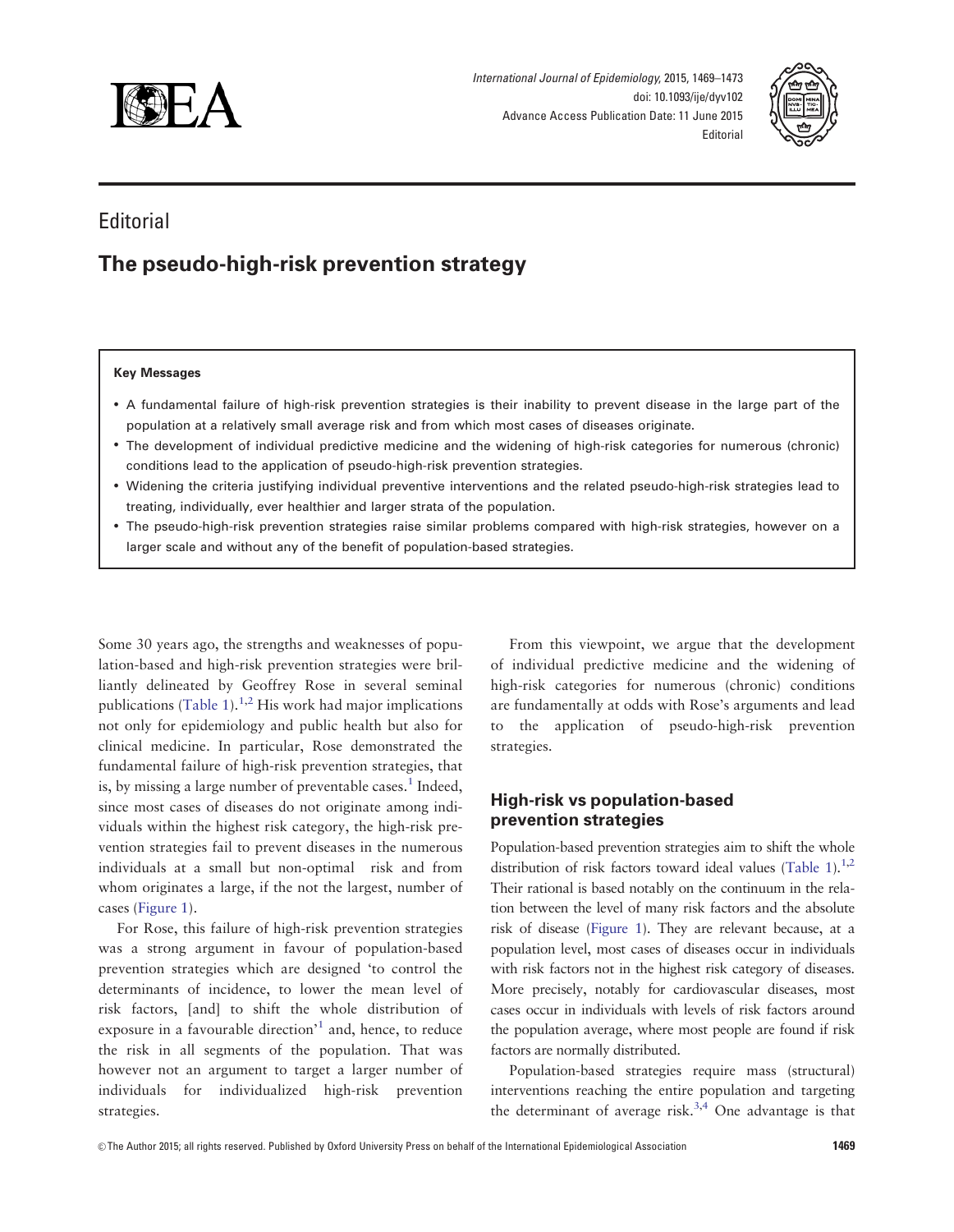| Principle                                                                              | Population-based<br>Shift the whole risk distri-<br>bution toward lower risk<br>values | High-risk<br>Identify and treat individ-<br>uals at the highest risk of<br>disease | Pseudo-high-risk<br>Identify and treat individ-<br>uals at intermediate and<br>high risk of disease |
|----------------------------------------------------------------------------------------|----------------------------------------------------------------------------------------|------------------------------------------------------------------------------------|-----------------------------------------------------------------------------------------------------|
|                                                                                        |                                                                                        |                                                                                    |                                                                                                     |
| Potential benefit for populations                                                      | Large                                                                                  | Small                                                                              | Small                                                                                               |
| Potential benefit for individuals                                                      | Small                                                                                  | Large                                                                              | Large for some, small for<br>many                                                                   |
| Behaviourally appropriate                                                              | Yes                                                                                    | N <sub>o</sub>                                                                     | $\rm No$                                                                                            |
| Motivation for patients and physicians                                                 | Small                                                                                  | Large                                                                              | Large                                                                                               |
| Balance risk/benefit                                                                   | Worrisome if the interven-<br>tion causes some harms                                   | Good unless the interven-<br>tion causes major harms                               | Good for some, worrisome<br>for many                                                                |
| Issues of thresholds definition, risk<br>stratification and screening/diagnostic tests | $\rm No$                                                                               | Yes                                                                                | Yes                                                                                                 |

<span id="page-1-0"></span>**Table [1](#page-4-0).** Principles, strengths and weaknesses of each preventive strategy (adapted from Rose 1985 $^1$  and Rose 199[2](#page-4-0) $^2$ )



strategies aim at treating the individuals at the highest risk in the population; C) Pseudo-high-risk strategies aim at treating the individuals at intermediate and high risk in the population; D) The line shows the log-linear relationship often observed between a risk factor and the absolute risk of the disease.<sup>[10](#page-4-0)</sup> A change in the level of risk factor for individuals within the high-risk range (\*) is associated with a substantial change in the absolute risk of disease. By contrast, a similar change in the level of risk factor for individuals within the intermediate-risk range (\*\*) is associated with a small change in the absolute risk of disease.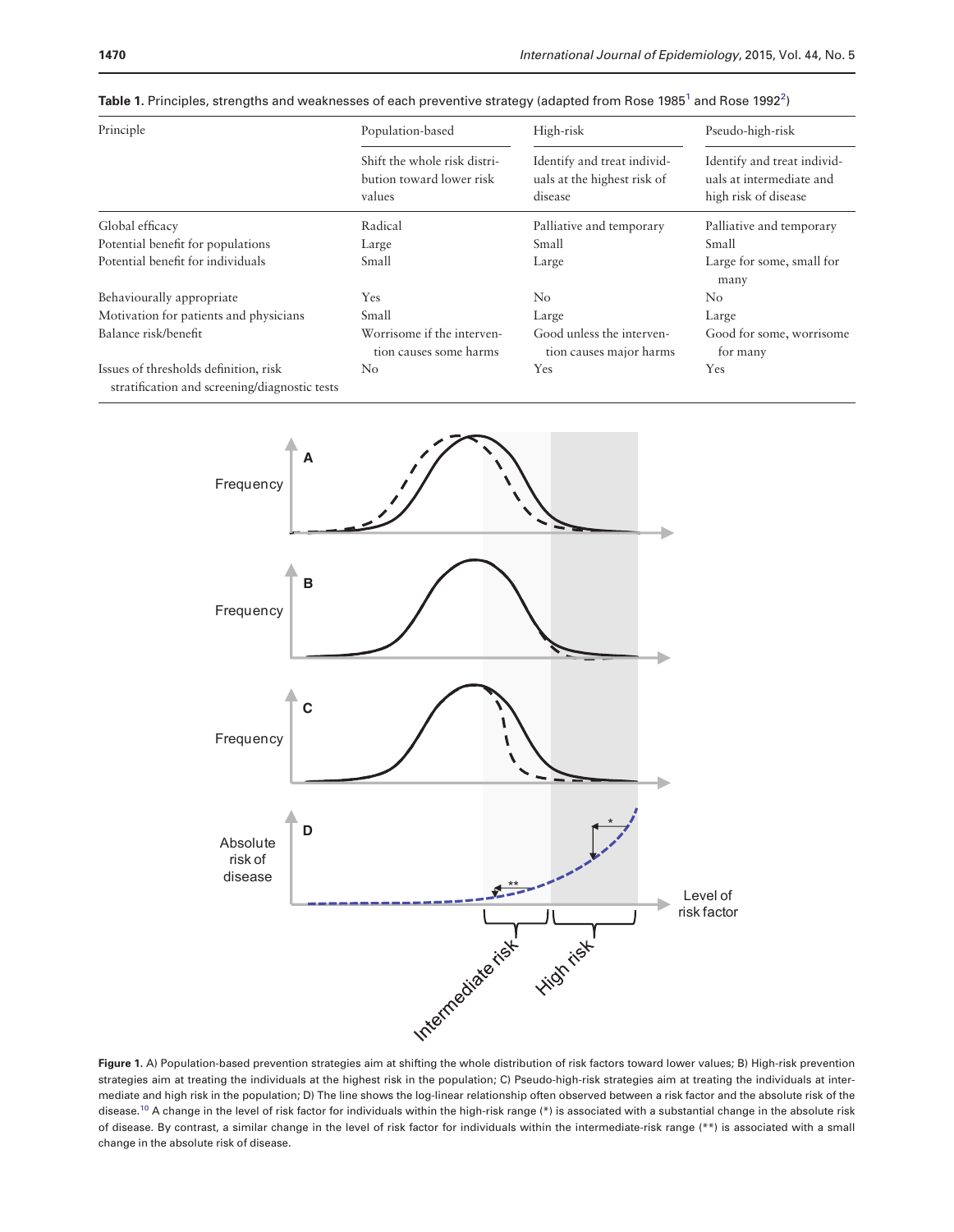they do not require screening and individual diagnostic tests or any stratification methods to estimate risk. Nevertheless, as the individual benefit is often small, the risk of the intervention has to be minimal for the population-based strategies to have a favourable benefit/harm ratio.[4](#page-4-0)

High-risk prevention strategies consist in the identification and treatment of individuals at the highest risk of disease ([Table 1](#page-1-0) and [Figure 1](#page-1-0)).<sup>[1](#page-4-0)</sup> One difficulty of these strategies is that they require tools to identify these individuals by appropriate screening and diagnostic tests and by stratification methods. Hence, resources have to be devoted to the assessment of risk.<sup>4</sup> High-risk strategies are the standard approach for clinicians and necessitate the participation of individuals. It can be however very hard even for high-risk individuals to make appropriate behaviour changes, especially if the environment is not optimal to do so and, if treated, to adhere to medications, especially to prevent a hypothetical and remote chronic condition.

Principles, strengths and weaknesses of both types of prevention strategies are listed in [Table 1](#page-1-0) and have been discussed extensively.[4](#page-4-0)–[7](#page-4-0)

### Absolute risk prediction and individual predictive medicine

A specificity of high-risk strategies is that they require accurate methods and valid data, first to predict the absolute risk of future disease and second, to discriminate with confidence the individuals having a high probability of disease from those having a low probability of disease.<sup>[3](#page-4-0)</sup> However, accurate prediction is very difficult, especially for chronic conditions. Indeed, chronic conditions such as cardiovascular diseases or cancers are characterized by a long preclinical period, with a slow pathological process over many decades, leading eventually to the clinically apparent disease. This process is complex, affected by numerous factors and dynamic: it does not always show regular progression and can be interrupted, if not reversed.

Despite this complexity, during the preclinical period it is possible to identify early risk markers of disease, which are either true early forms of the disease (e.g. precancerous lesions), surrogates (e.g. arterial stiffness) or merely (causal or non-causal) risk factors (e.g. blood pressure). Prediction tools to estimate the absolute risk of disease are based on the identification of these markers and on the design of appropriate algorithms to estimate risk. These tools are highly heterogeneous in their conception and are used in different settings: some are based on self-reported measures, others on clinical information and others on highly detailed biological information, such as genetic information.<sup>8,9</sup> They are the constitutive elements of the ever growing field of individual predictive medicine or personalized medicine. In an

ideal setting, these tools should be able to discriminate future cases from non-cases, they should be calibrated on the absolute risk of the targeted population and they should help reclassify individuals in the proper risk strata. Not all these tools are focused on individual risk assessment and, in several specific clinical situations, some are useful.

However, most of the existing prediction tools are incapable predicting the absolute risk for instance of cardiovascular diseases at an individual level. Although they can estimate with accuracy the probability of having a disease at the population or group level, they cannot identify which individuals will actually develop the disease.<sup>[10,11](#page-4-0)</sup> Research in personalized (e.g. omics-based) medicine may improve individualized prediction and increase discriminative power.  $8,12$  There are nevertheless limits to forecasting in personalized medicine which, at the moment, has delivered much less than expected.<sup>12,13</sup>

Although this difficulty of prediction at individual level is expected based on epidemiological evidence (notably due to the low discrimination power of most risk markers, the misleading inference to individuals of observations true at the group or population level, and the confusion between causes and risk factors), $3$  there is a strong resistance to acknowledge it, nurturing an ever-ending quest to improve individualized prediction to a increasing share of the population and leading eventually to what we call pseudohigh-risk prevention strategies.

#### The pseudo-high-risk prevention strategy

Many clinicians are frustrated with high-risk prevention strategies because the numerous cases emerging from lower risk strata are not targeted and treated. Furthermore, clinicians would like to act earlier to prevent patients becoming at high risk of disease. This is a form of primordial prevention of disease, applied at a clinical and individual level. $14-16$ Pharmaceutical companies are also keen to widen the criteria, to have more people eligible for treatment. Hence, there is tendency to widen the strata of people requiring individual intervention by targeting individuals at intermediate-risk [\(Figure 1\)](#page-1-0).

This widening is at the core of pseudo-high risk prevention strategies. It is justified by the absence of self-evident or 'natural' thresholds to define high-risk status. Indeed, in many cases, there is a continuum in the relation between risk factor and the absolute risk of disease. However, in many cases, the relation is  $\log$ -linear.<sup>[17](#page-4-0)</sup> Therefore, for an identical absolute reduction in the risk factor, the resulting absolute risk of disease reduction will be much smaller for individuals within the intermediate-risk strata than within the high-risk strata [\(Figure 1,](#page-1-0) panel D). Consequently, interventions targeting patients at intermediate risk will have a relatively small (absolute) benefit.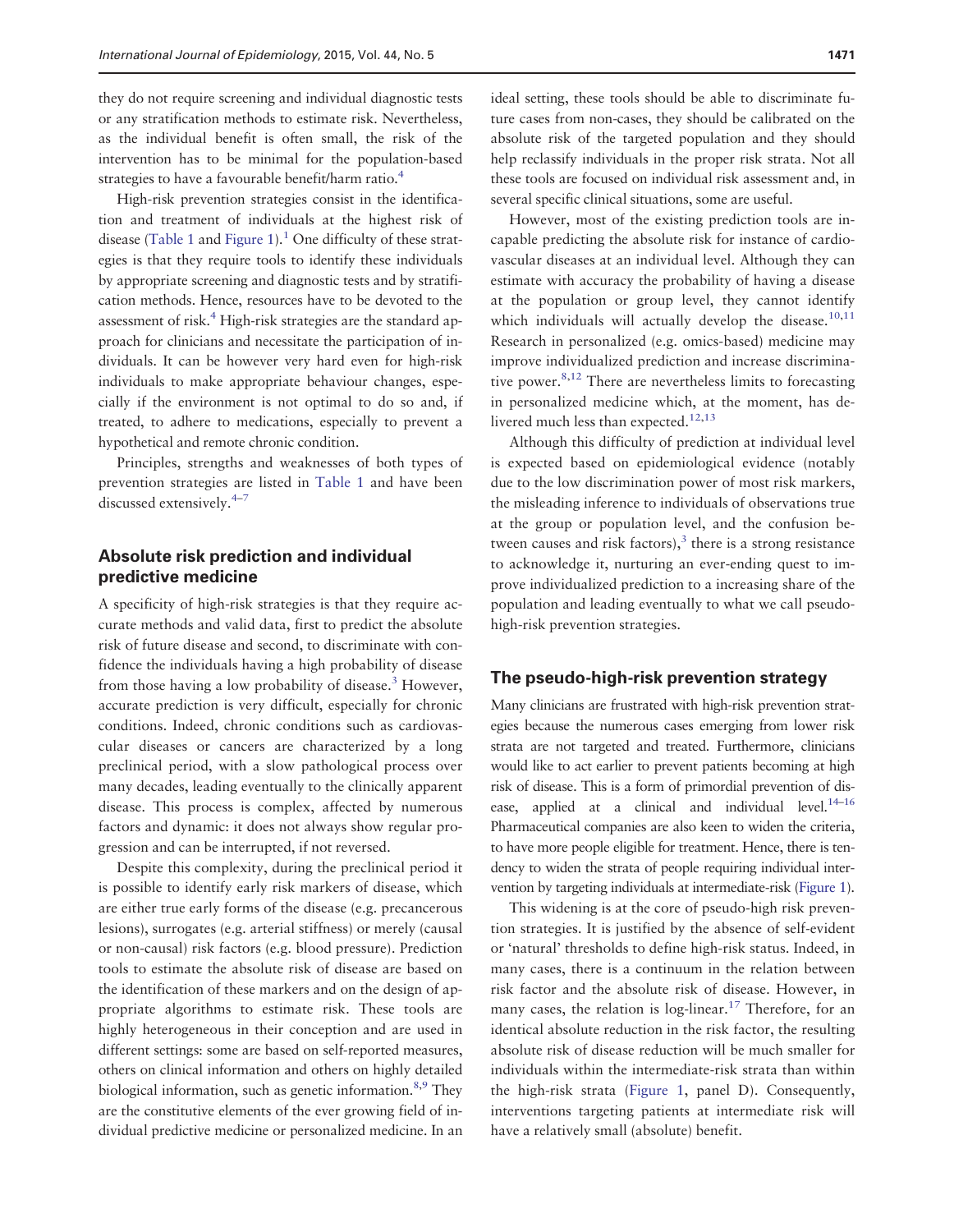There are numerous recent examples of widening criteria to define conditions requiring an individualized intervention. Hence, in 2003, the Seventh US Joint National Committee Guidelines defined 'pre-hypertension' for blood pressure between 130 and 139/85 and 89 mmHg, considered as a precursor of hypertension:<sup>18</sup> 40% of men and 23% of women in the USA have pre-hypertension, in addition to the 27% of men and women who have hypertension. Targeting all these persons for individualized treatment and follow-up is a huge burden for the healthcare system. Treatment of individuals with pre-hypertension could delay the occurrence of hypertension, but there is no proof that it would have any true health benefit such as a reduction of cardiovascular diseases.

More recently, a relative low absolute cardiovascular risk threshold was recommended to prescribe statins, resulting in 49% of US adults between the age of 45 and 75 becoming eligible for treatment.<sup>[19](#page-4-0)</sup> However, it was shown that the US risk prediction algorithm overestimated the ab-solute risk.<sup>[20](#page-4-0)</sup> Further, these new recommendations put many primary prevention patients on statin therapy where there is little trial evidence, and some patients for which trial evidence exists would not be eligible.<sup>[19](#page-4-0)</sup>

Another example is pre-diabetes. The diagnosis of this condition aims to identify individuals at risk of diabetes and to reduce its occurrence. Pre-diabetes implies a condition which progresses toward diabetes, although probably less than half of individuals with pre-diabetes will develop diabetes later in life. $21$  Furthermore, there is no evidence that treatment (either through lifestyle intervention or medication) of pre-diabetes improves any health outcomes, besides delaying the occurrence of diabetes. Lowering the blood glucose threshold to define hyperglycaemic disorders requiring personalized interventions such as pre-diabetes can lead to overdiagnosis,  $2^{1,22}$  which occurs when individuals are diagnosed with a condition for which there is no intervention improving substantially the prognosis.<sup>[23,24](#page-4-0)</sup>

Contrasting with these examples, it is worth mentioning the 'polypill' prevention strategy which is a special case of high-risk strategies for the prevention of cardiovascular diseases.<sup>10</sup> The idea is to treat with a combination of various drugs (notably antihypertensive and statins) all individuals aged 55 years and over or with a personal history of cardiovascular diseases. The major difference with usual high-risk prevention strategy is the extreme simplification of the identification and risk stratification processes. Hence, it spares resources used for risk assessment and stratification, and potentially greatly simplifies healthcare delivery.<sup>25</sup> Further, the polypill strategy makes treatment culturally more appropriate since all individuals 55 years old and over would be treated. Hence, taking drug treatment for the prevention of cardiovascular diseases would become a normal health behaviour, which would facilitate

the long-term adherence, as theorized by Rose for other health behaviours. Such strategy should however not be considered as a pseudo-high-risk prevention strategy.

## Conclusion

Widening the criteria justifying individual preventive interventions and the related pseudo-high-risk strategies lead to treat, individually, ever healthier and larger strata of the population. If the treatments offered are the same as those in high-risk individuals, the benefit/harm balance of treating these people will be automatically less favourable. The pseudo-high-risk prevention strategies raise similar problems compared with high-risk strategies, however on a larger scale, and without any of the benefit of population-based strategies. We have also argued that their strategies have limited potential to improve individualized prevention and are unable to reduce the incidence of disease at a population level since they are not targeting determinants of average risk.

One driver of pseudo-high-risk prevention strategies is the fact that individual-focused interventions are easier to test in randomized controlled trials and hence easier to implement on the basis of strength of evidence compared with population-based intervention. If we want to limit the use of pseudo-high-risk prevention strategies, more research and stronger evidence are needed for the implementation of population-based strategies.

Finally, Rose argued that both high-risk and population-based strategies should be applied as they are mutually supportive, not rivals. $2$  However, the pseudo-high-risk strategies are bound to absorb large resources because of the individual risk assessment and follow-up for a large share of the population. As such, these preventive strategies compete with other more efficient preventive interventions, which, in a time of healthcare cost containment and in low resources settings, is highly problematic.

### Conflict of interest: None.

## Arnaud Chiolero, 1,2\*

<sup>1</sup>Institute of Social and Preventive Medicine, Lausanne University Hospital, Lausanne, Switzerland and <sup>2</sup>Observatoire Valaisan de la Santé, Sion, Switzerland

#### Gilles Paradis<sup>3</sup>

<sup>3</sup>Department of Epidemiology, Biostatistics, and Occupational Health, McGill University, Montreal, QC, Canada

#### Fred Paccaud<sup>1</sup>

<sup>1</sup>Institute of Social and Preventive Medicine, Lausanne University Hospital, Lausanne, Switzerland